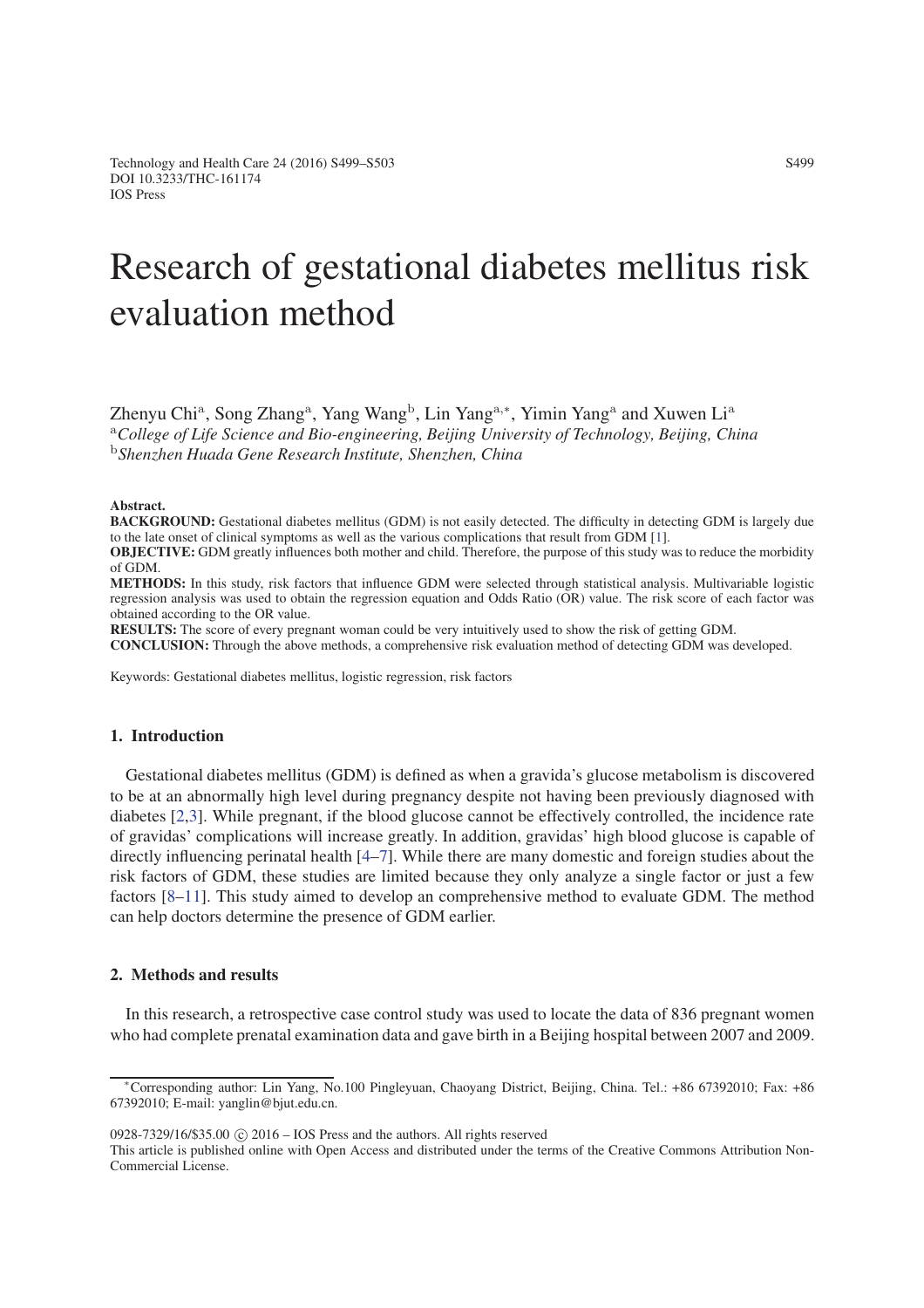|                                    | Factors                         | Mean $\pm$ SD      | $\chi^2$ | <b>OR</b> | P     |
|------------------------------------|---------------------------------|--------------------|----------|-----------|-------|
| Epidemiology factors               | AGE ( $\geqslant$ 30)           | $33.440 \pm 2.860$ | 46.003   | 5.091     | 0.000 |
|                                    | BMI ( $\geqslant$ 24)           | $27.058 \pm 2.848$ | 74.436   | 5.055     | 0.000 |
|                                    | <b>DFH</b>                      |                    | 45.509   | 6.652     | 0.000 |
|                                    | <b>HFH</b>                      |                    | 22.245   | 2.295     | 0.000 |
|                                    | <b>AMH</b>                      |                    | 22.092   | 3.600     | 0.000 |
|                                    | <b>UOF</b>                      |                    | 5.184    | 4.412     | 0.000 |
|                                    | <b>MP</b>                       |                    | 7.627    | 4.801     | 0.006 |
|                                    | <b>PBH</b>                      |                    | 13.668   | 3.818     | 0.000 |
|                                    | <b>BPI</b>                      |                    | 6.275    | 4.277     | 0.000 |
| Physical factors $(\triangle BMI)$ | $16 \sim 20$ week ( $\geq 12$ ) |                    | 8.530    | 1.954     | 0.003 |
|                                    | $21 \sim 24$ week ( $\geq 15$ ) |                    | 14.345   | 2.037     | 0.000 |
|                                    | $25 \sim 28$ week ( $\geq 18$ ) |                    | 6.191    | 1.537     | 0.013 |
| Biochemical factors                | $WBC \ge 10$                    |                    | 11.150   | 1.702     | 0.001 |
|                                    | $HBG \ge 125$                   |                    | 23.431   | 2.179     | 0.000 |

| Table 1                                               |
|-------------------------------------------------------|
| The screening results of the influence factors of GDM |

DFH: Diabetes Family History; HFH: Hypertension Family History; AMH: Adverse Maternal History; UOF: Uterine Ovary Fibroids; MP: Multiple Pregnancy; PBH: Pregnancy Bleeding History; BPI: Before Pregnancy Infection; WBC: White Blood Cells Count; HBG: Hemoglobin.

423 pregnant women were in the normal group, and 413 pregnant women were in the GDM group. The average age was  $30.1 \pm 4.1$ .

The standard of division was based on the new diagnostic criteria for GDM, which was proposed by the American Diabetes Association (ADA) in 2011 [\[12\]](#page-4-7).

This study was based on the epidemiology factors, physical examination factors, and biochemical factors. Each factor was quantified with either "0" or "1". Then, one-factor analysis of variance , chisquare test and U-test were used to sieve out the influence factors of GDM (*P <* 0.05). Next, a logistic regression model of binary classification was used to analyze these statistically significant risk factors that influence the occurrence of GDM. Finally, the OR value was obtained and used to determine the degree of contribution of the various factors to the occurrence of GDM. The logistic regression equation was as follows:

$$
LogitP = Constant + B1 \times X1 + B2 \times X2 + B3 \times X3 + B4 \times X4 \dots Bm \times Xm
$$
 (1)

Through this equation, the P value to predict the morbidity was obtained:

$$
P_{\rm GDM} = \frac{e^{\rm LogitP}}{1 + e^{\rm LogitP}}\tag{2}
$$

All statistical works were completed with SPSS18.0.

In this study, 23 epidemiology factors were chosen to analyze and screened using the method of chisquare. During the pregnancy, the weight growth rate of pregnant women was different, so according to the growth of the different periods of body mass index, the integral duration of pregnancy was divided into six gestational intervals: the 0 ∼ 16 week, 16 ∼ 20 week, 21 ∼ 24 week, 25 ∼ 28 week, 28 ∼ 32 week, and week 33 ∼ birth. The biochemical data from routine blood examinations of the pregnant women. One-factor analysis of variance and chi-square test were applied to screen ΔBMI of gestational intervals and biochemical factors which were significantly influence GDM. All the screening results are showed in Table 1.

The comprehensive analysis was conducted in three phases. Each significant factor was quantified with either "0" or "1". Then, the risk factors were input into the logistic regression model to proceed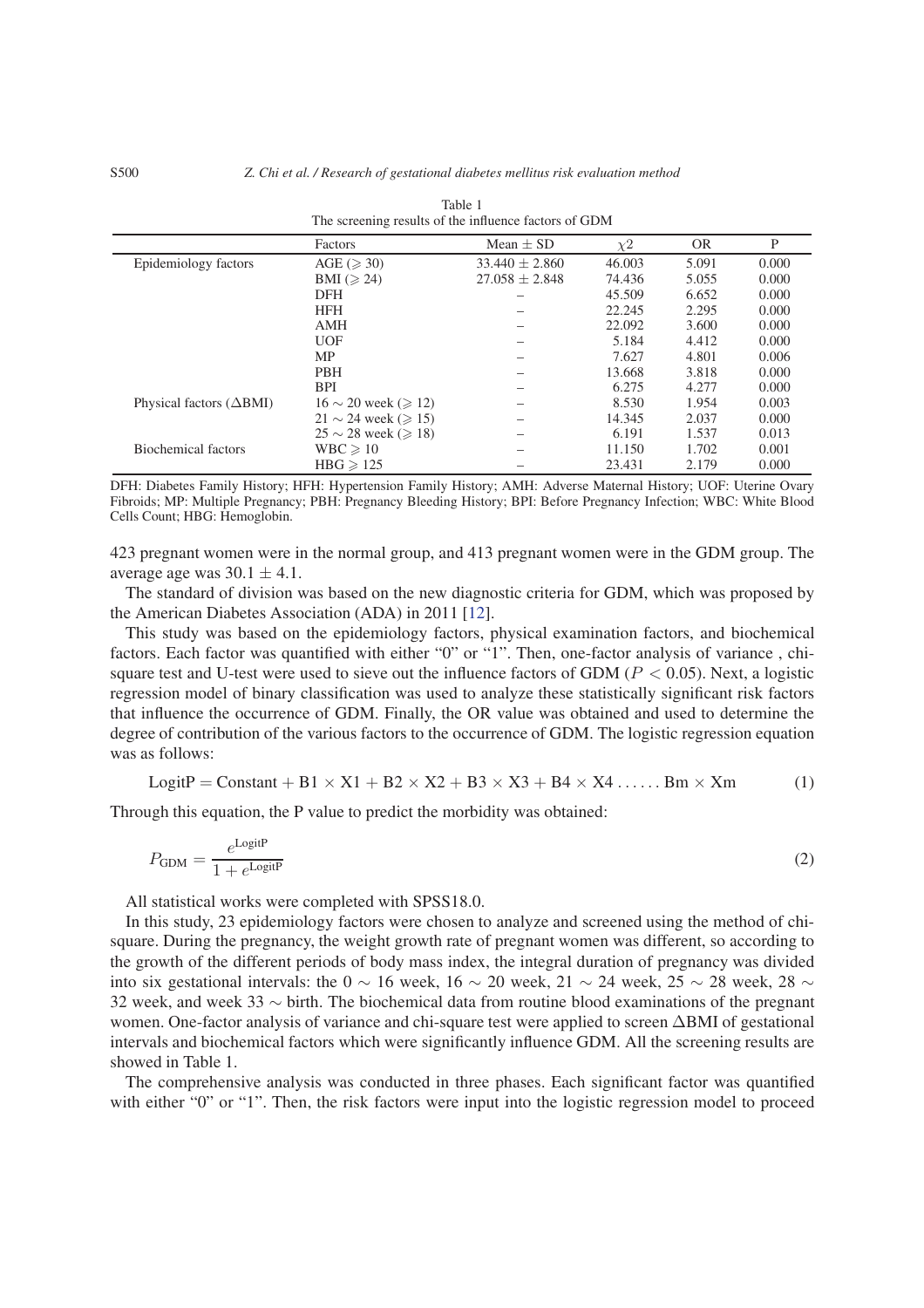| Variable         | $16 \sim 20$ week  |       |           | $21 \sim 24$ week |                    | $25 \sim 28$ week |       |                    |           |  |
|------------------|--------------------|-------|-----------|-------------------|--------------------|-------------------|-------|--------------------|-----------|--|
|                  | Constant: $-2.437$ |       |           |                   | Constant: $-1.682$ |                   |       | Constant: $-1.672$ |           |  |
|                  | B                  | P     | <b>OR</b> | B                 | P                  | <b>OR</b>         | B     | P                  | <b>OR</b> |  |
| X <sub>DFH</sub> | 1.821              | 0.000 | 6.175     | 1.771             | 0.000              | 5.879             | 2.304 | 0.000              | 10.018    |  |
| $X_{AMH}$        | 1.163              | 0.013 | 3.200     | 1.144             | 0.005              | 3.140             | 1.142 | 0.005              | 3.134     |  |
| X <sub>UOF</sub> | 1.349              | 0.042 | 3.855     | 1.041             | 0.018              | 2.833             | 1.170 | 0.011              | 3.223     |  |
| $X_{MP}$         | 2.003              | 0.025 | 7.411     | 1.742             | 0.039              | 5.711             | 1.899 | 0.022              | 6.676     |  |
| X <sub>HFH</sub> | 1.149              | 0.002 | 3.156     | 0.732             | 0.022              | 2.080             | 0.887 | 0.009              | 2.427     |  |
| $X_{\text{BMI}}$ | 1.317              | 0.000 | 3.733     | 1.343             | 0.000              | 3.829             | 1.576 | 0.000              | 4.835     |  |
| $X_{AGE}$        | 2.088              | 0.000 | 8.067     | 1.838             | 0.000              | 6.286             | 1.756 | 0.000              | 5.791     |  |
| $X_{WBC}$        | 0.680              | 0.016 | 1.975     | 0.000             | 0.000              | 0.000             | 0.000 | 0.000              | 0.000     |  |
| $X_{HBG}$        | 0.571              | 0.045 | 1.770     | 0.511             | 0.021              | 1.668             | 0.501 | 0.029              | 1.650     |  |
| $X_{\Delta BMI}$ | 1.100              | 0.000 | 3.003     | 0.651             | 0.004              | 1.917             | 0.772 | 0.002              | 2.165     |  |
| $X_{\rm BPI}$    | 0.000              | 0.000 | 0.000     | 1.757             | 0.044              | 5.795             | 1.640 | 0.060              | 5.157     |  |
| $X_{PBH}$        | 0.000              | 0.000 | 0.000     | 0.587             | 0.054              | 1.799             | 0.000 | 0.000              | 0.000     |  |

Table 2 Risk factors of gestational diabetes multivariate logistic regression analysis

DFH: Diabetes Family History; AMH: Adverse Maternal History; UOF: Uterine Ovary Fibroids; MP: Multiple Pregnancy; HFH: Hypertension Family History: BMI: Body Mass Index; WBC: White Blood Cells Count; HBG: Hemoglobin; BPI: Before Pregnancy Infection; PBH: Pregnancy Bleeding History.

| The information of each ROC curve and the corresponding screening efficiency |                               |                |                               |             |                               |  |  |
|------------------------------------------------------------------------------|-------------------------------|----------------|-------------------------------|-------------|-------------------------------|--|--|
| Time                                                                         | Area                          | Standard error | P value                       |             | 95% Confidence interval       |  |  |
|                                                                              |                               |                |                               | Lower limit | Upper limit                   |  |  |
| $16 \sim 20$ week                                                            | 0.836                         | 0.021          | 0.000                         | 0.794       | 0.877                         |  |  |
| $21 \sim 24$ week                                                            | 0.826                         | 0.019          | 0.000                         | 0.790       | 0.862                         |  |  |
| $25 \sim 28$ week                                                            | 0.824                         | 0.019          | 0.000                         | 0.787       | 0.861                         |  |  |
|                                                                              |                               |                |                               |             |                               |  |  |
| Boundary value                                                               | Sensitivity                   |                | Specificity                   |             | Accuracy                      |  |  |
| 7.6                                                                          | $232/276 \times 100\% = 84\%$ |                | $202/262 \times 100\% = 77\%$ |             | $434/510 \times 100\% = 85\%$ |  |  |
| 5.1                                                                          | $254/309 \times 100\% = 82\%$ |                | $242/323 \times 100\% = 75\%$ |             | $496/576 \times 100\% = 86\%$ |  |  |
| 5.3                                                                          | $182/215 \times 100\% = 85\%$ |                | $225/265 \times 100\% = 85\%$ |             | $399/480 \times 100\% = 83\%$ |  |  |

Table 3

with the multi-factor logistic regression analysis. The OR values and P values of different gestational intervals are listed in Table 2. Finally, according to Eqs (1) and (2), the different gestational periods' corresponding logistic regression equation and  $P_{GDM}$  were calculated out.

Certain scores based on the OR value of each factor were given to objectively evaluate the contribution of the risk factors to the different gestational periods. According to the score of each factor, pregnant women' risk score was calculated out. Then, the ROC curves of the scores in the three gestational periods were drawn. The ROC curves for each of the three intervals are shown in Fig. 1. In the figure, (1) is the ROC curve for the 16 ∼ 20 week, (1) for the 21 ∼ 24 week, and (3) for the 25 ∼ 28 week. The maximum value of the cut-off point of the sum of the sensitivity and specificity was selected as the boundary value to obtain the screening efficiency. The information of ROC curves and the screening efficiency of the score of each gestational period are shown in Table 3.

# 3. Discussion

The morbidity of GDM is currently on the rise. The increased number of cases is related to a convenient lifestyle. In large-scale surveys of pregnant women in China that were over the age of 30, pro-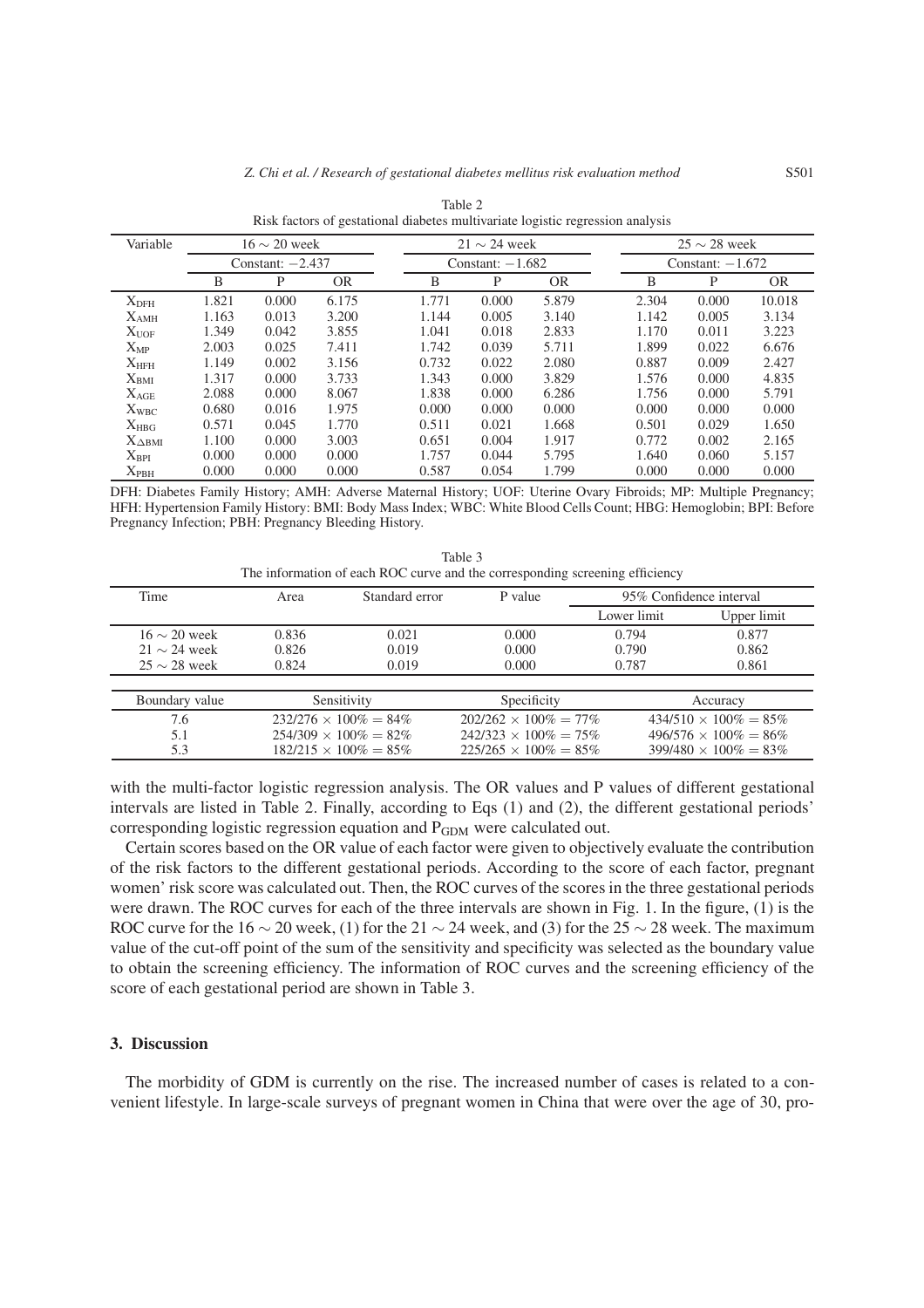

Fig. 1. The ROC curves of the comprehensive scores.

gestation obesity and a family history of diabetes are thought to be high risk factors of GDM [\[13–](#page-4-8)[15\]](#page-4-9). Because of the gestation reaction, the weight gain of a pregnant woman is not obvious before the sixteenth week. The pregnant women whose OGT results are normal, in contrast, likely to continue their current lifestyle and usual diet, and consequently, their weight gain proceeds normally and does not slow down. This change of weight may have a little influence on the gravidas in the 29 ∼ 32 week interval, but after the thirty-second week, the normal group's BMI can overtake the GDM group's. Inflammatory reaction factors, such as the WBC and the C-reaction protein (CRP), are significantly related with pregnancy insulin resistance and are causally related to one another [\[16,](#page-4-10)[17\]](#page-4-11). Several studies have found that when the prenatal examination is conducted, the higher the HBG concentration, the more likely GDM is to develop [\[18–](#page-4-12)[20\]](#page-4-13).

# 4. Conclusion

In this research, by combining the  $P_{GDM}$  value with the comprehensive score to evaluate whether pregnant women will get GDM or not can be more reasonably and accurately and this study can greatly